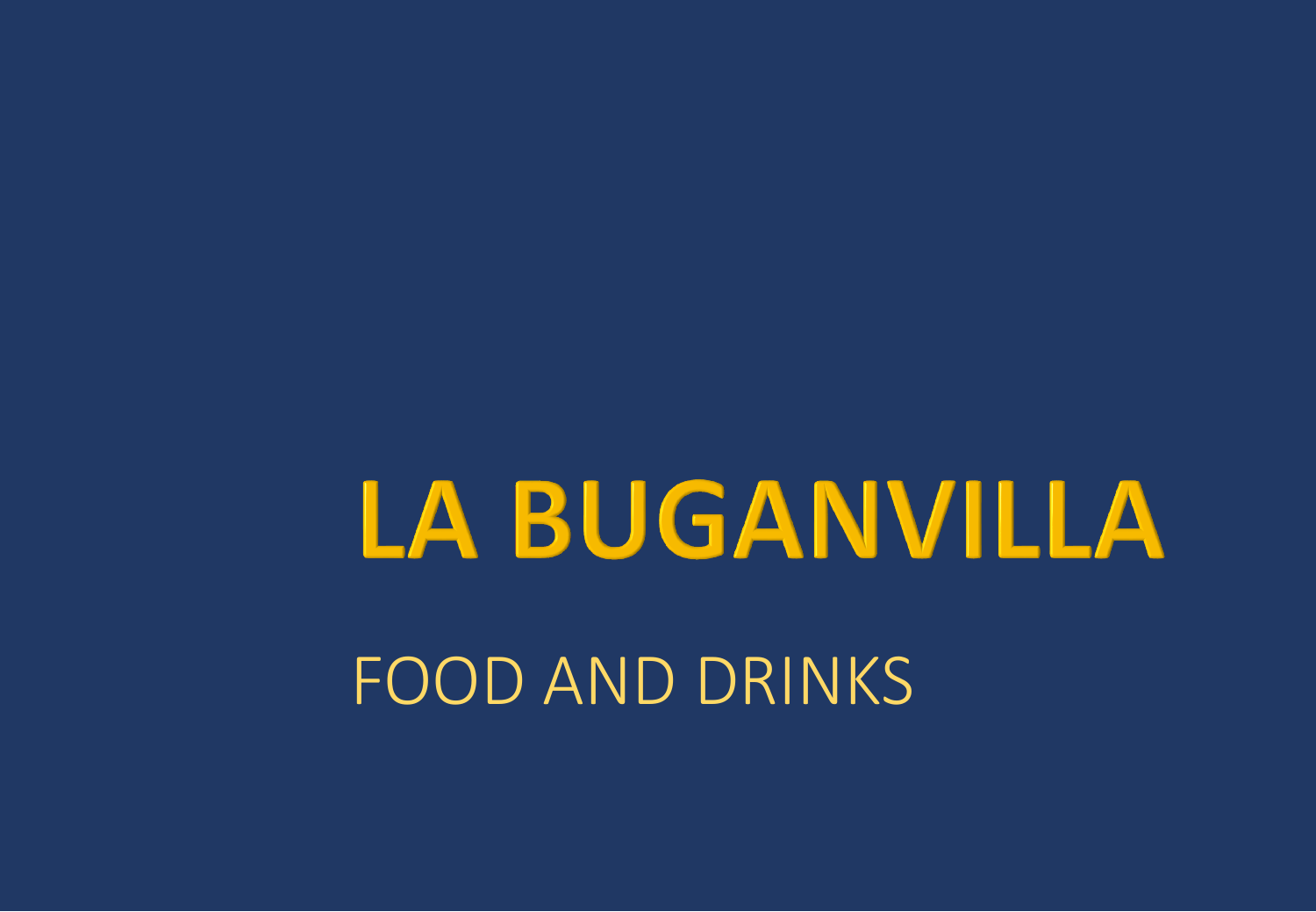# *STARTERS*

| <b>Arugula and Parmesan Salad</b><br>Arugula, parmesan cheese, tomatoes, black olives, olive oil sauce<br>with garlic and parmesan.          | $12 \,\epsilon$ |
|----------------------------------------------------------------------------------------------------------------------------------------------|-----------------|
| <b>Pear, Roquefort and Walnut Salad</b><br>Lollo rosso, roquefort cheese, pears, tomato, walnuts, red onion,<br>semi-sweet vinaigrette.      | $12 \epsilon$   |
| <b>Salad with Blueberries</b><br>Lollo rosso, sprouts, blueberries, pomegranate*, walnuts, fruity<br>dressing of orange and cranberry sauce. | 12f             |
| <b>Provolone Cheese</b><br>Provolone cheese with natural tomato and mushroom base.                                                           | 12 $\mathbf{f}$ |

*Most of our vegetables and fruits come from local markets. With our selection we support local products and farmers. Our starters are accompanied by artisan bread from 'La Gracia de Dios' bakery.*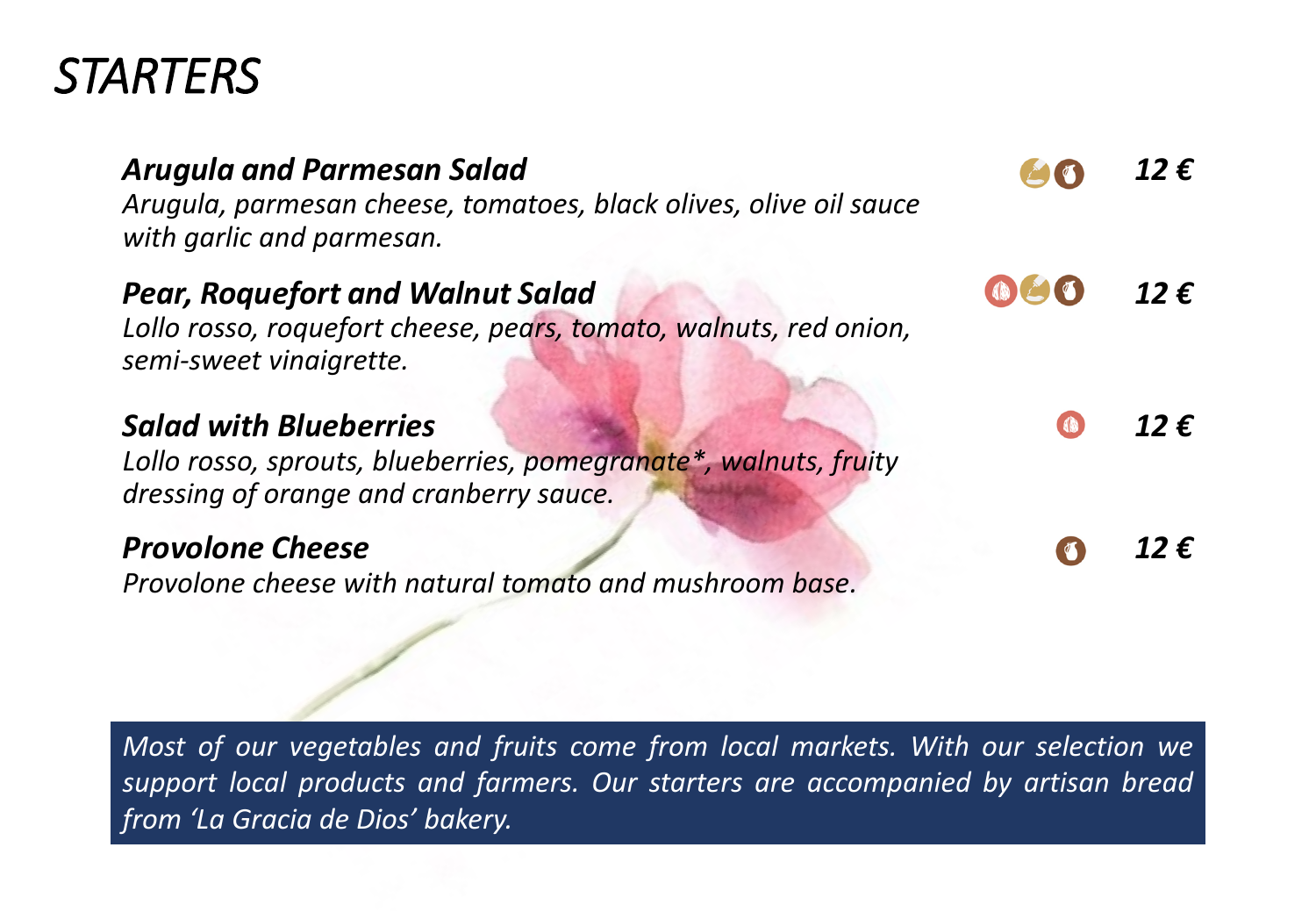# *BUGANVILLA SPECIALTIES*

#### *La Buganvilla Appetizer Platter*

*Various fresh (hot) baked vegetables: shitake, peppers, artichoke or spinach accompanied by two types of salads: arugula and parmesan and pear, roquefort and walnuts.* 



*14,50 €*

**CON (A)** 

*Taste and quality are our priority. All the dishes we serve come from our own production and are prepared with love by our team. We guarantee that we do not use flavor enhancers nor preservatives that are not natural. Ask us about gluten free and vegan options.*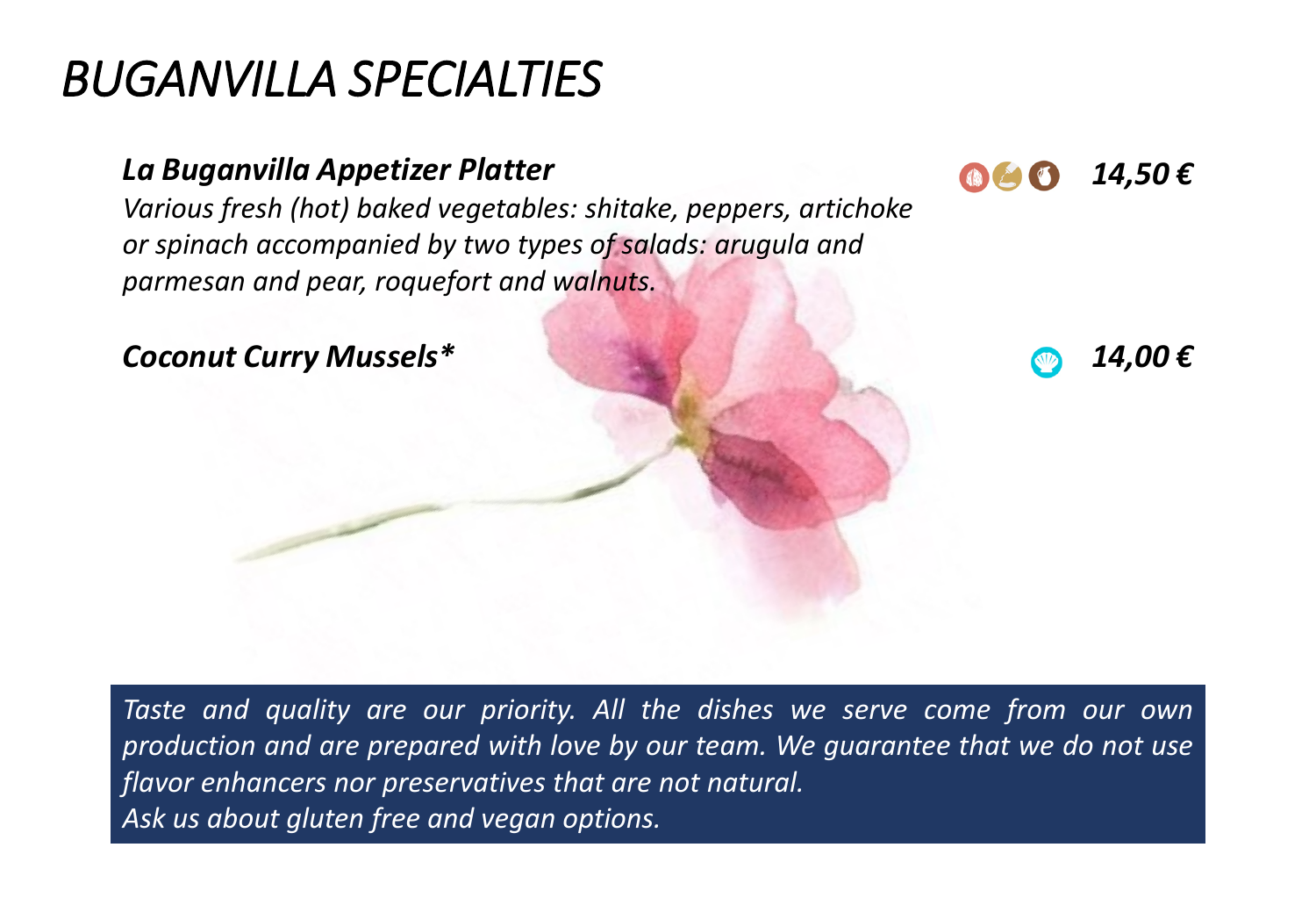

| <b>Spaghetti or Gnocchi with Pomodoro</b><br>Homemade tomato sauce and parmesan cheese.                    |                                        | 12,00 $\epsilon$              |
|------------------------------------------------------------------------------------------------------------|----------------------------------------|-------------------------------|
| <b>Spaghetti or Gnocchi Carbonara (Vegetarian)</b><br>Red onion, cream, egg and parmesan cheese.           | 52 08 0                                | 13,00€                        |
| <b>Spicy Spaghetti or Gnocchi</b><br>Garlic, dried and fresh chili peppers, olive oil and parmesan cheese. | $\begin{pmatrix} 0 \\ 0 \end{pmatrix}$ | 13,00 $\epsilon$              |
| <b>Spaghetti or Gnocchi with Green Pesto</b><br>Basil, pine nuts, garlic, olive oil and parmesan cheese.   | Company of Company                     | 13,50 $\boldsymbol{\epsilon}$ |
| <b>Spaghetti or Gnocchi with Red Pesto</b><br>Dried tomato, garlic, olive oil and parmesan cheese.         |                                        | 13,50€                        |
| <b>Pear Stuffed Pasta with Gorgonzola Sauce and</b><br><b>Caramelized Nuts</b>                             |                                        | 14,50€                        |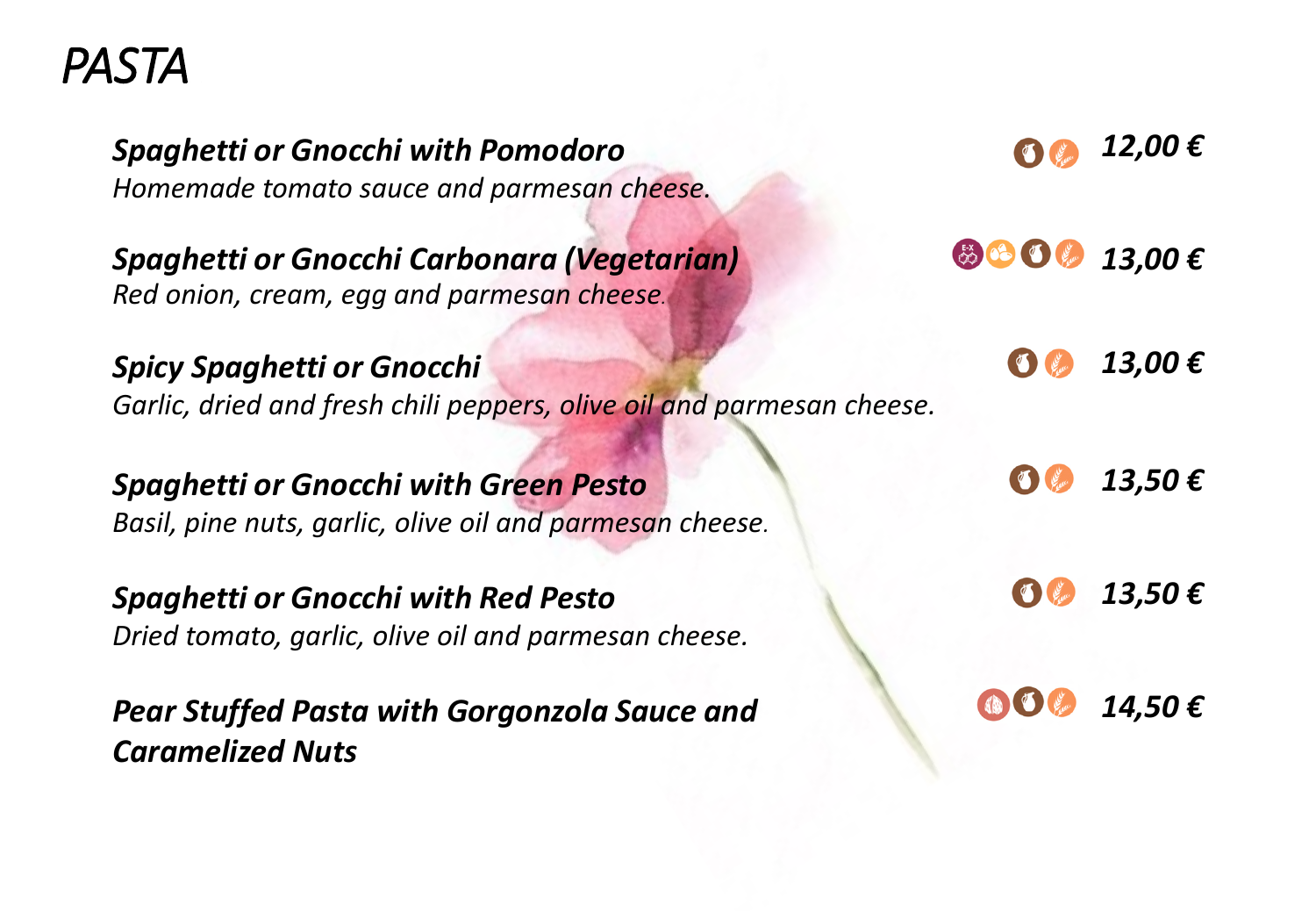# *PASTA DI MARE*

#### *Spaghetti or Gnocchi Puttanesca Homemade tomato sauce, black olives, anchovies, dried chili peppers, capers and parmesan cheese.*

*Spaghetti or Gnocchi with Shrimp Curry 14,50 €*

# *PASTA AL FORNO*

#### *Gnocchi Gorgonzola Backed in the Oven*

*Cream and gorgonzola cheese.* 

#### *Spinach Lasagna*

*Pine nuts, fresh spinach, anchovies, creme fraiche, béchamel sauce, mozzarella cheese.*

*Our pasta sauces are all homemade and made with fresh ingredients. Our tomato sauce is made with natural tomatoes. We avoid canned products to obtain a quality taste and reduce our amount of waste.*

 $\left( 1, 1 \right)$ *13,50 €*

*14,00 €*

*14,50 €* 494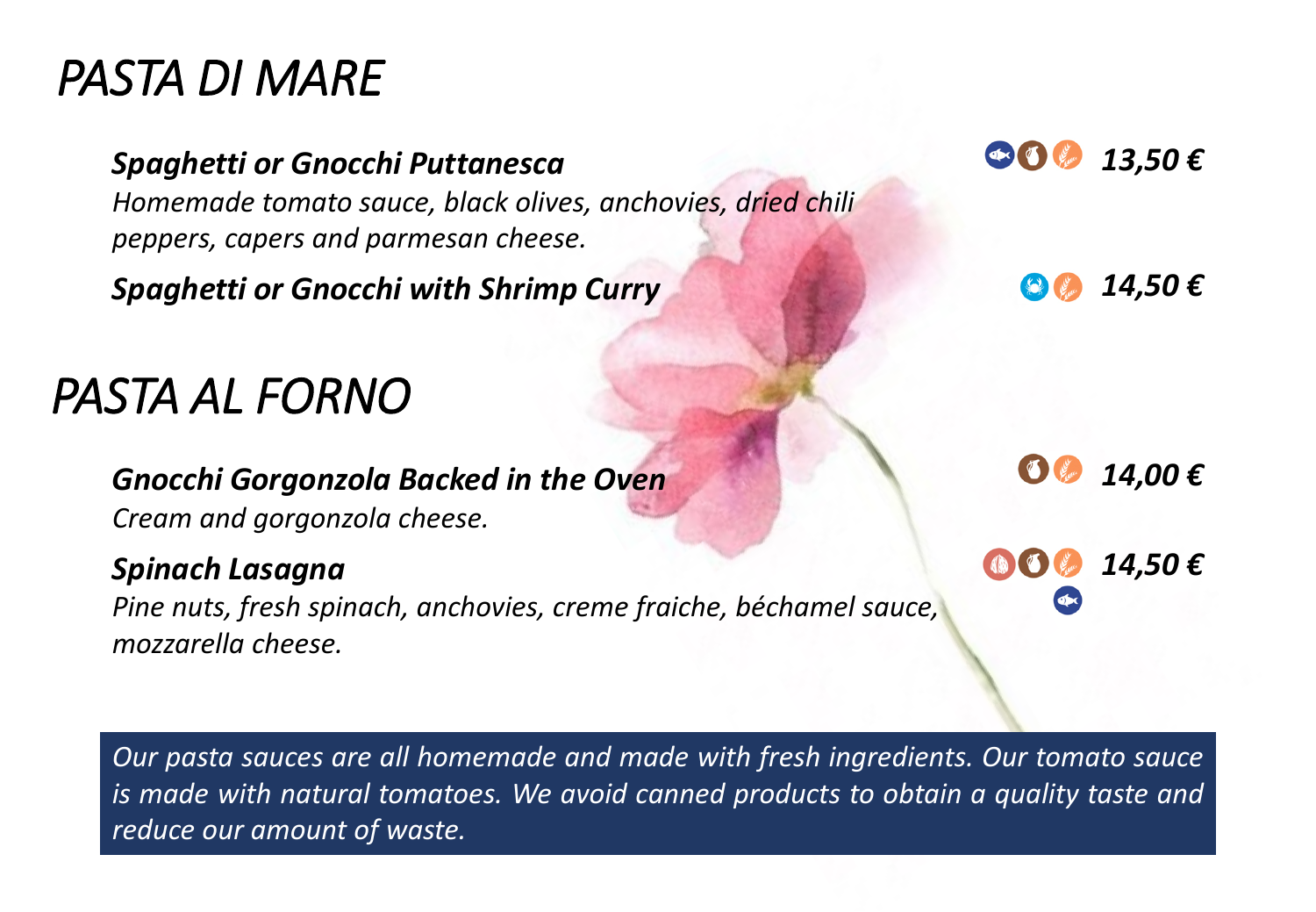#### *Margherita*

*Homemade tomato sauce and mozzarella cheese with fresh basil.*

#### *Verdura*

*Homemade tomate sauce, mozzarella cheese, spinach, red onion and pumpkin. (Vegan option available without cheese)* 

#### *Tres Sabores*

*Homemade tomato sauce, mozzarella cheese, natural tomato, goat cheese, walnuts, arugula and red pesto.*

#### *Arrotto Lata*

*Homemade tomato sauce, mozzarella cheese, gorgonzola cheese, homemade artichokes\* or spinach, red onion and serrano ham.*

*15,50 €*  $\mathbb{C}^{\mathbb{C}}$ 

*15,50 €* 494

*15,50 €*





### *PIZZA*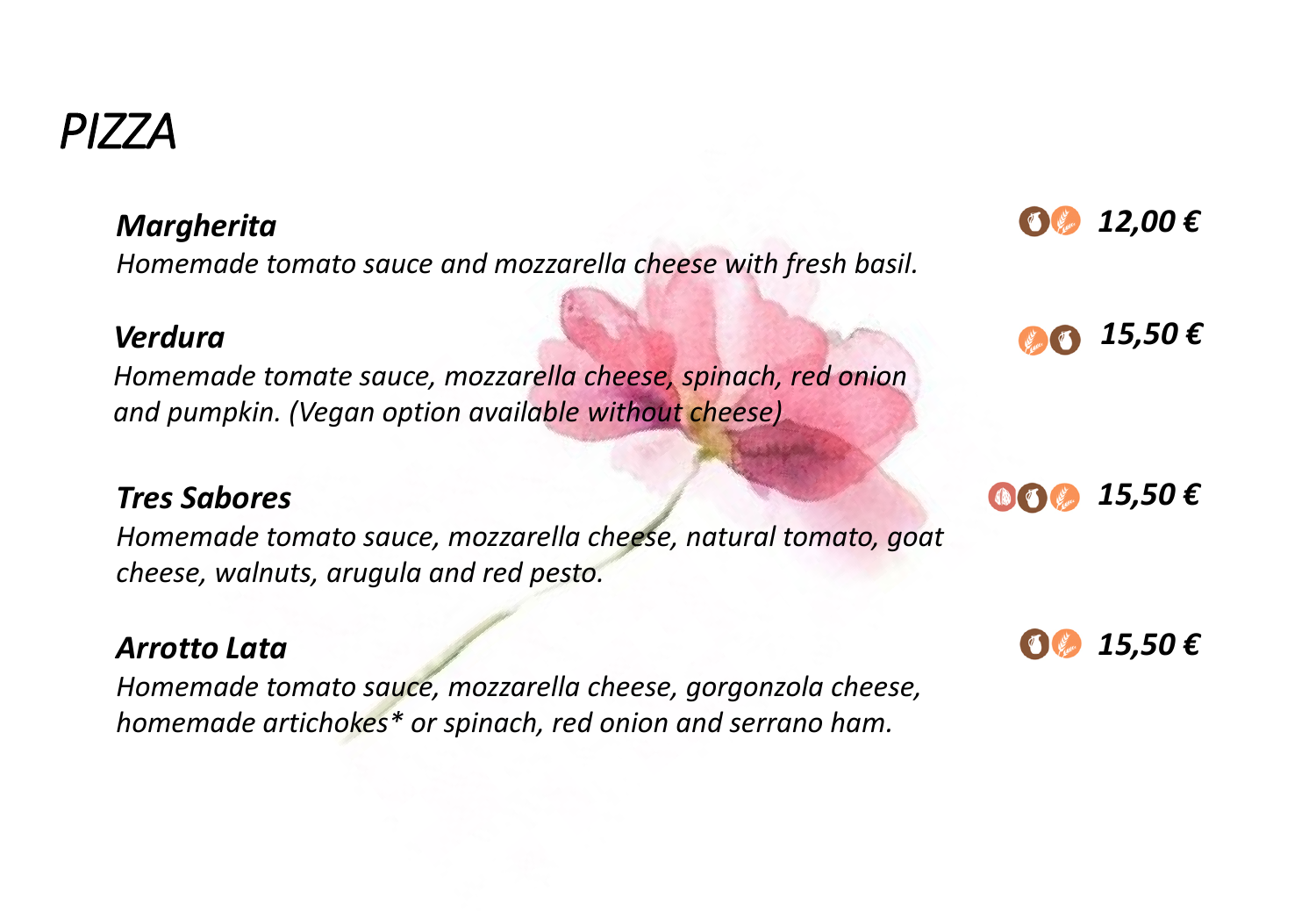### *PIZZA*

#### *Serrano*

*Homemade tomato sauce, mozzarella cheese, homemade roasted peppers, egg and serrano ham.*

#### *Cuatro Quesos - Quattro Formaggi*

*Cream, mozzarella cheese, gorgonzola cheese, emmental cheese, roquefort cheese and walnuts.*

#### *Napolitana*

*Homemade tomato sauce, mozarella cheese, black olives, anchovis and capers.* 

*Mariscos - Frutti di Mare\* Homemade tomato sauce, mozzarella cheese and fresh seafood from the area.* 

*Our tomato sauce for the pizza base is homemade with local products. Our pizza dough is fresh and homemade. We use high quality wheat flour as well as high quality regional olive oil from Cuevas de Almazora. With our selection of products we support (small) businesses of the region.*





*15,50 €* 10 July

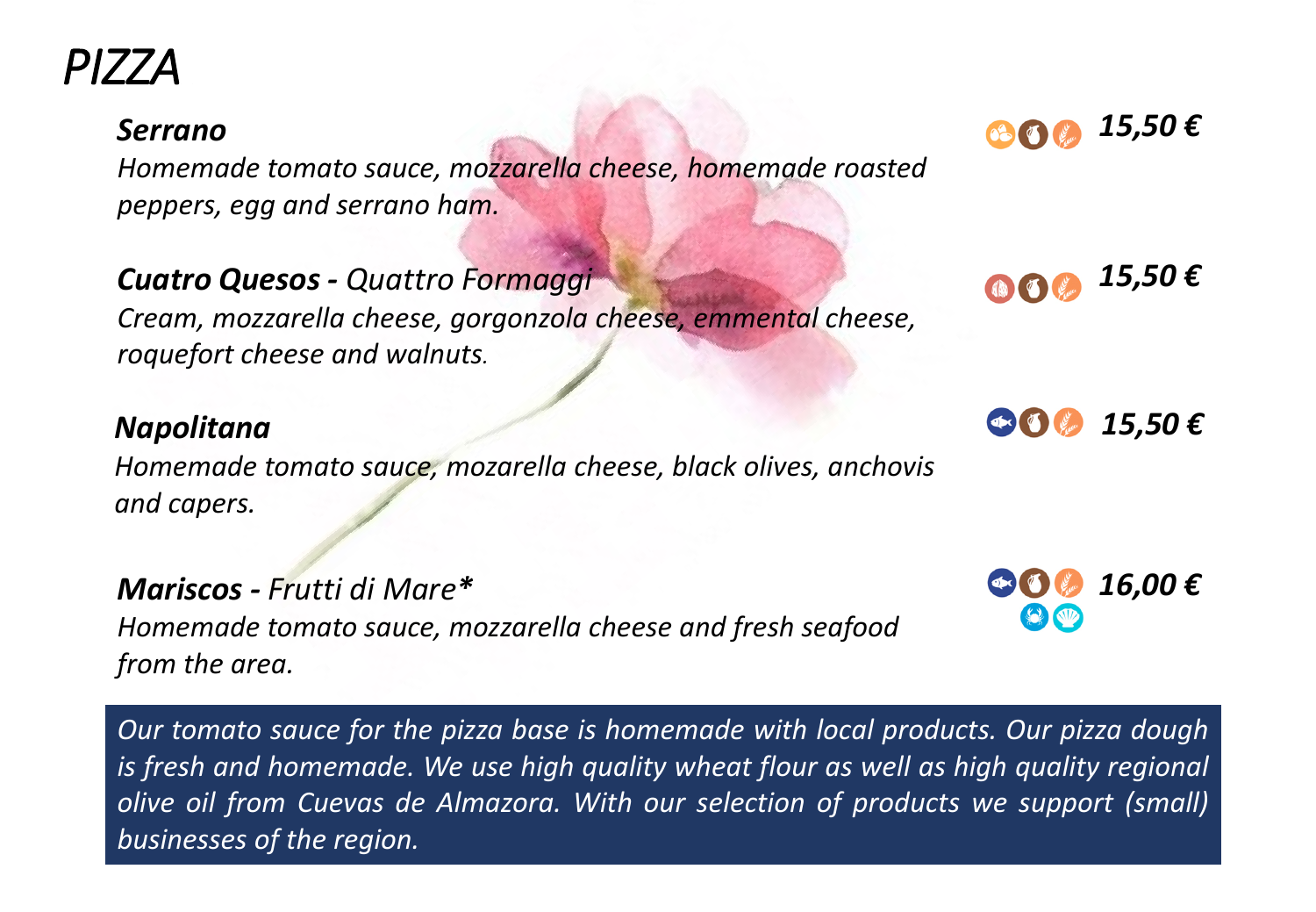| <b>DESSERTS</b>                                                                |            |                               |
|--------------------------------------------------------------------------------|------------|-------------------------------|
| <b>Ice Cream</b>                                                               |            | $5,50 \in$                    |
| <b>Panna Cotta</b>                                                             | $\bigcirc$ | $6,00 \in$                    |
| <b>Almondcake with Chocolate</b>                                               | 62 49 4    | $7,00 \in$                    |
| <b>Tiramisú</b>                                                                | EX Refuge  | $7,50 \in$                    |
| Chocolate Volcano Cake (add ice cream +2,50€)                                  | 83 Regie 1 | $7,50 \in$                    |
| <b>Dessert Selection La Buganvilla</b><br>Panna Cotta, Tiramisu and Almondcake |            | 11,50 $\boldsymbol{\epsilon}$ |

*All our desserts are homemade and our ice creams are artisanal. Try them!*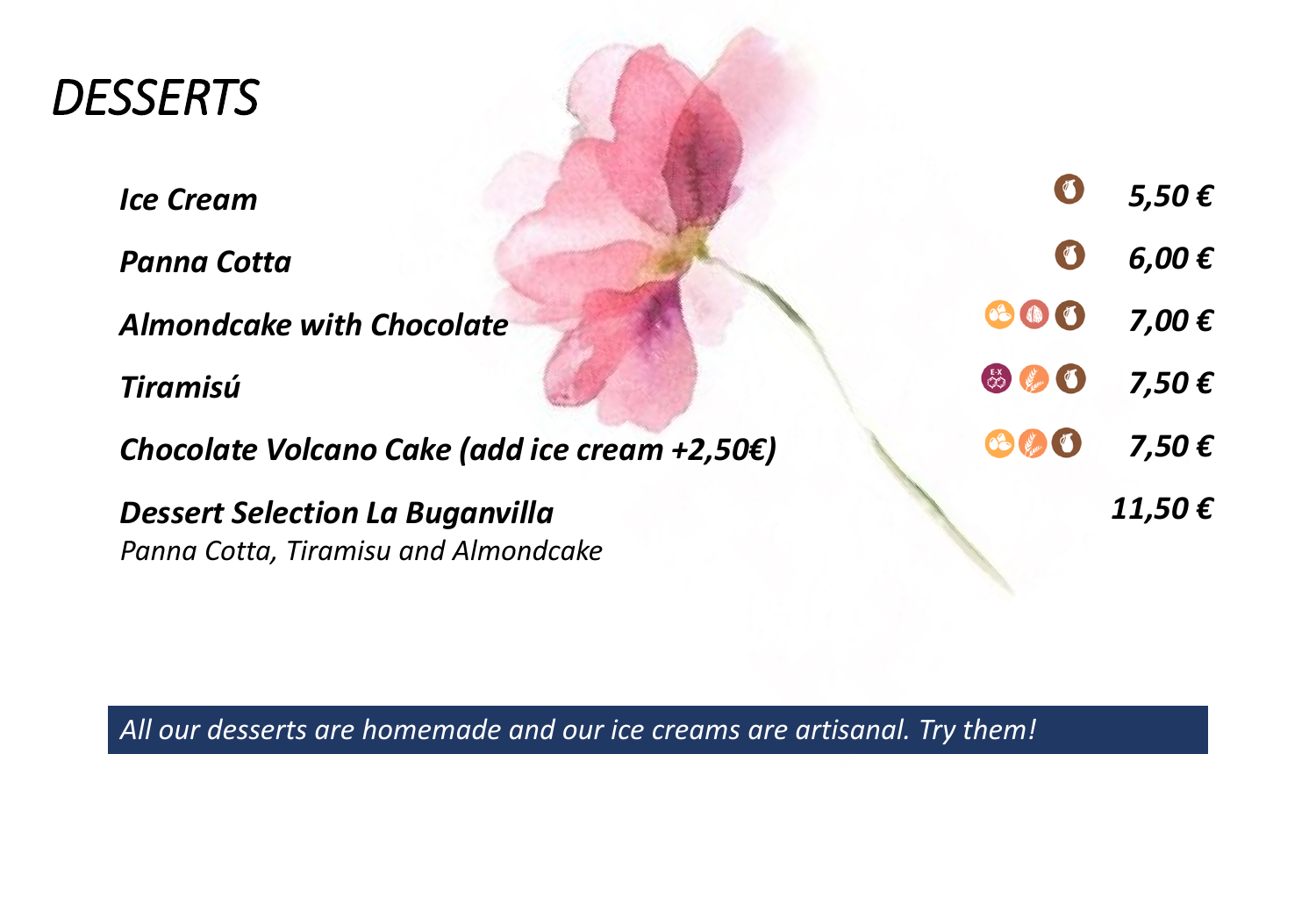*TASTE OF SUMMER*

| Homemade Lemonade*<br>Add Gin or Vodka +4 $\epsilon$                    | 3,50 $\boldsymbol{\epsilon}$ |
|-------------------------------------------------------------------------|------------------------------|
| $lec$ cream $*$                                                         | 4,80€                        |
| Lemon and mojito sorbet                                                 |                              |
| <b>Aperol Spritz</b>                                                    | $5,50 \in$                   |
| Aperol, Cava or White Wine and Soda                                     |                              |
| <b>Moscow Mule</b>                                                      | 9,00€                        |
| Absolut Vodka, lime juice, Fever Tree Ginger Beer, lime and<br>cucumber |                              |
|                                                                         |                              |

#### *Miller's Gin & Tonic*

*Martin Miller's Gin, Sweepes Tonic, lemon peel*

*9,50 €*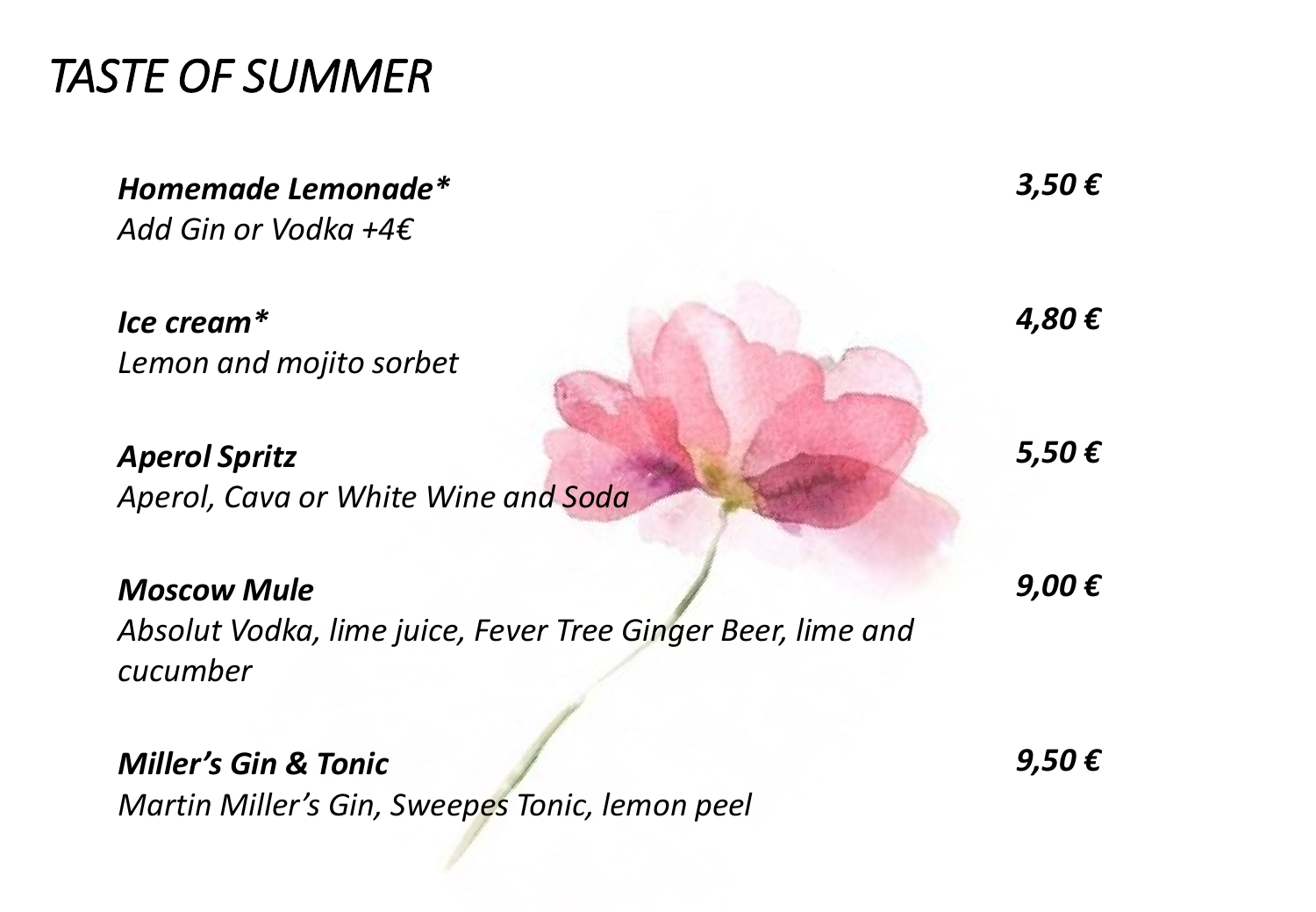

### *TASTE OF SUMMER*

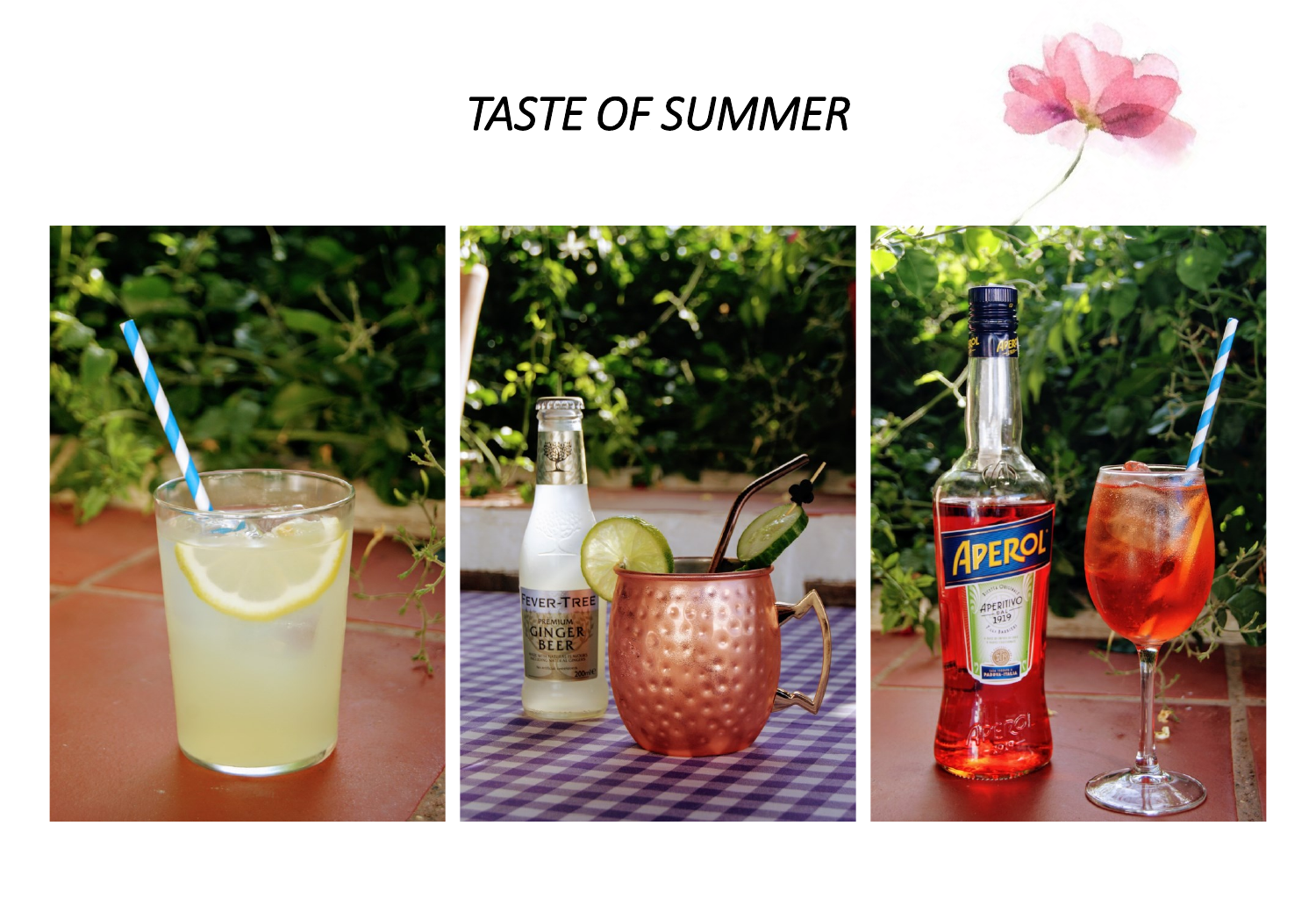### *DRINKS*

#### *Soft Drinks FRITZ 0,33 l*

*Kola, Lemon, Orange* 

*3,00 €*

*<<A drink is only as good as its ingredients. And the people who produce them. We work largely with family-owned and familyoperated businesses that care deeply about quality. For ingredients, that means: Quality starts with the local, producerowned well water at our bottlers, continues with the use of real cola extract and naturally sourced caffeine, and ends with the all-natural ingredients in our fritz-limos. All of our fritz products are vegan, gluten-free and fair trade.>> (FRITZ-KOLA.DE)*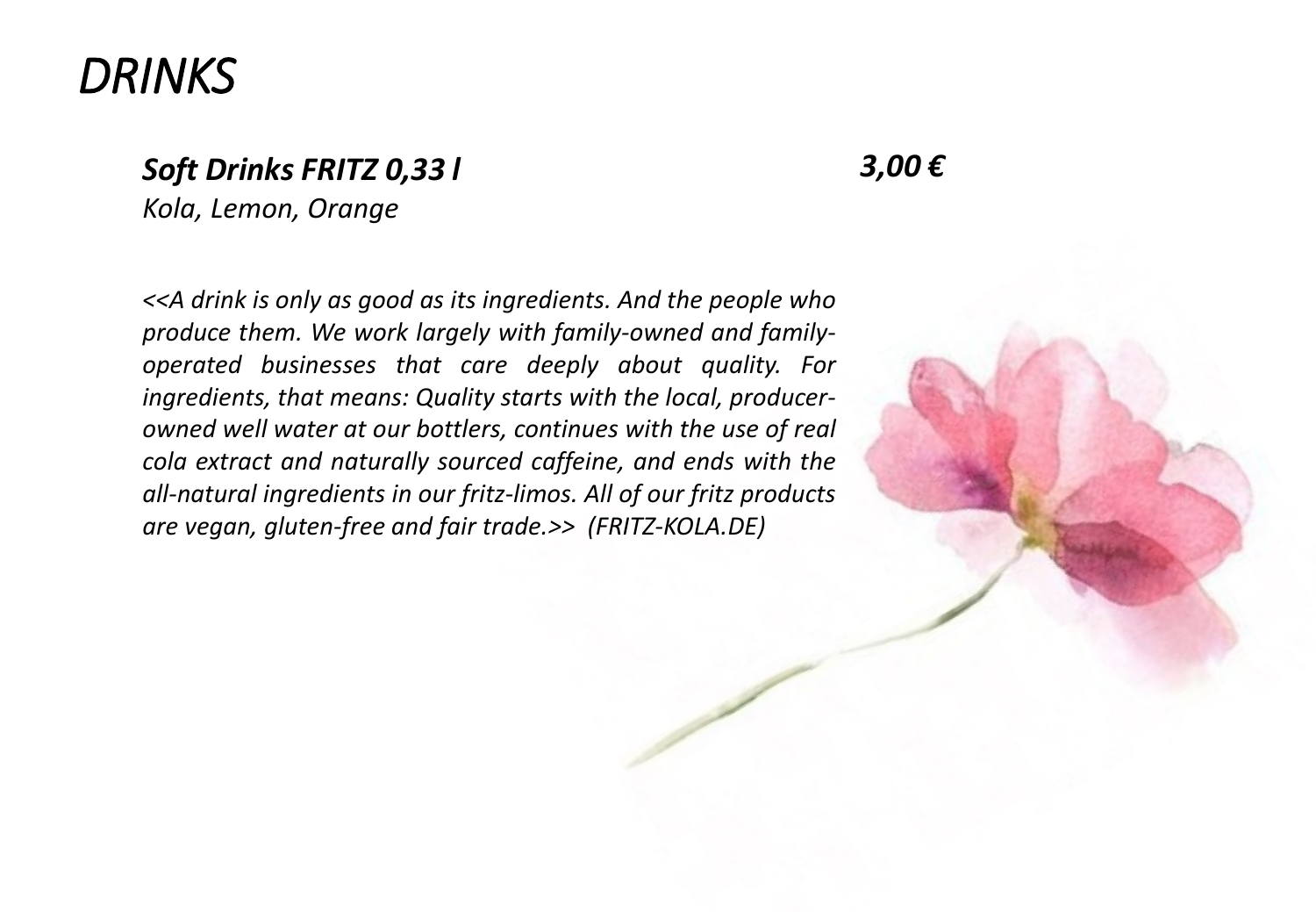### *DRINKS*

*Juices 0,2 l Peach, Pineapple, Grape, Pear*

*Small Water Bottle 0,5 l 2,30 € Large Water Bottle 1,0 l 3,30 € Sparkling Water 0,75 l 3,30 € 2,80 € Tea 1,50 € Coffee 1,80 € Liqueur Coffee 2,20 € Cappuccino 2,20 €*

*Our coffee is fair trade. Ask about plant-based milk options.*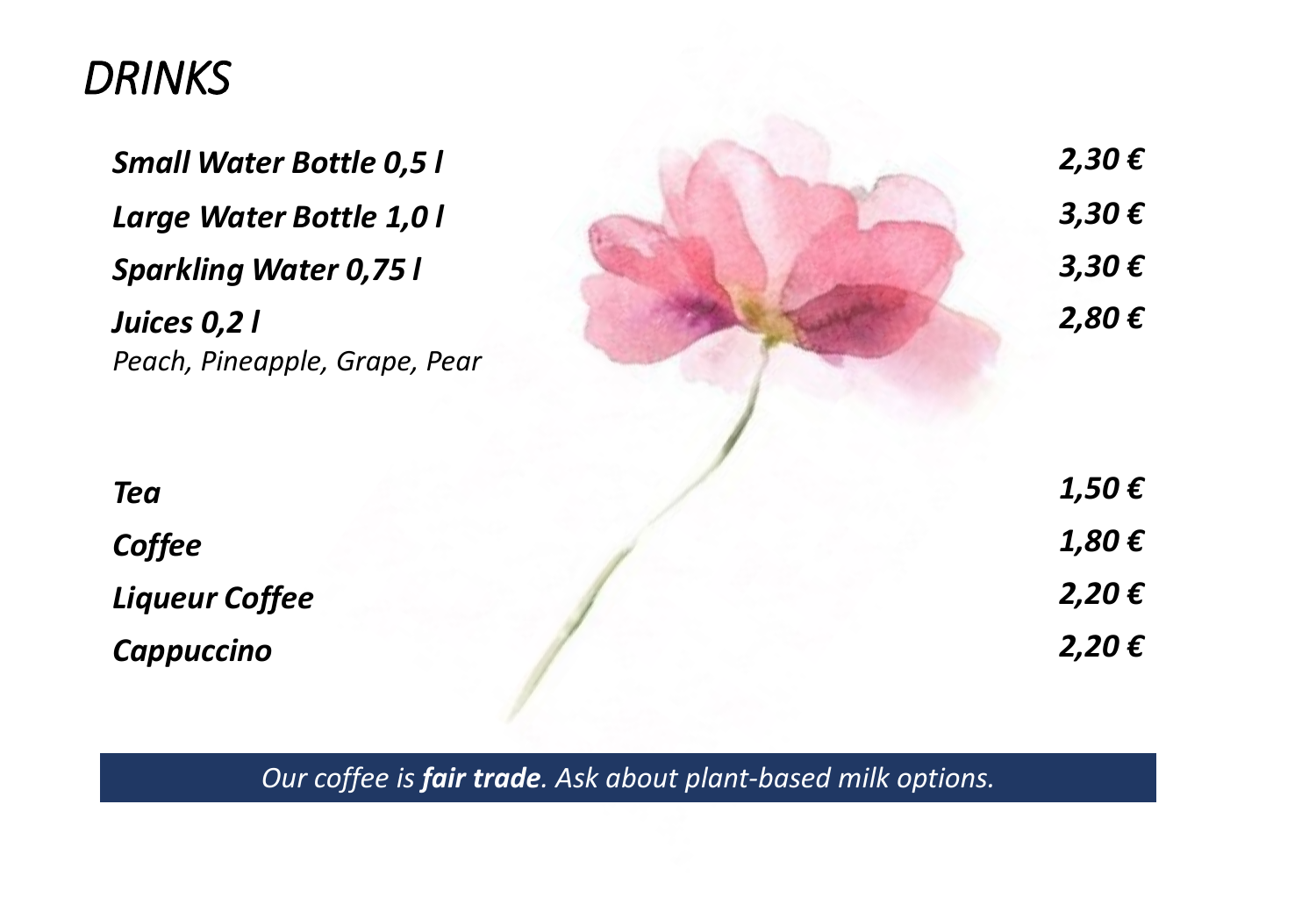### *DRINKS*

| <b>Small Beer 0,31</b>                           | $2,80 \in$ |
|--------------------------------------------------|------------|
| Large Beer 0,5 l                                 | $3,80 \in$ |
| <b>Bottled Beer (Mahou) / Alcohol free 0,331</b> | $3,30 \in$ |
| <b>Glass of Wine 0,21</b>                        | $3,30 \in$ |
| <b>Wine Carafe 0,5 l</b>                         | $7,50 \in$ |
| <b>Tinto de Verano</b>                           | $3,30 \in$ |
| <b>Shot</b>                                      | $2,50 \in$ |
| Liquor                                           | 4,00€      |
| Longdrink                                        | $7,50 \in$ |
|                                                  |            |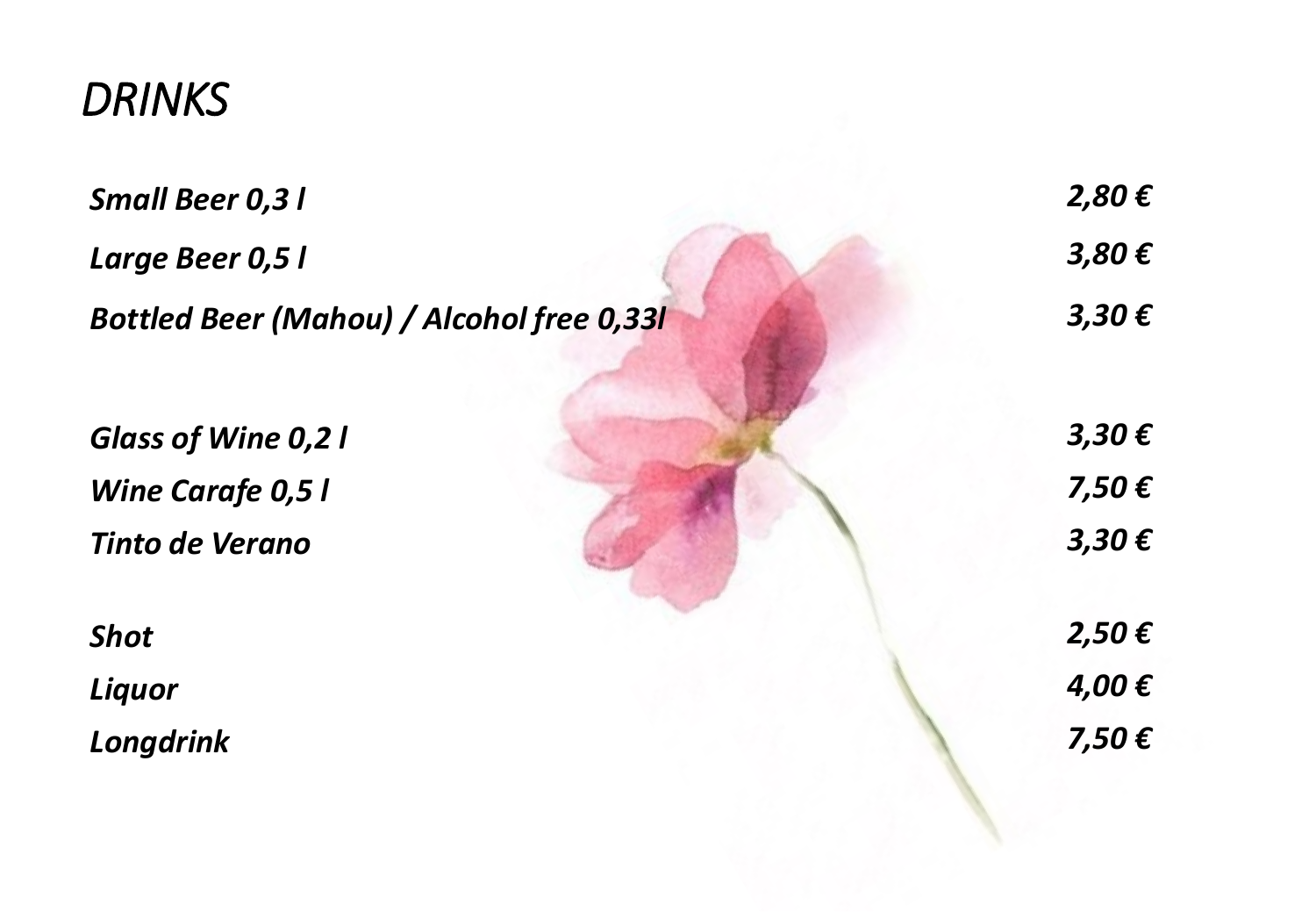### *WINE MENU*

# *RED*

#### *Ribera Majarredonda*

*Vino del Parque Natural Cabo de Gata-Níjar, Almería*

*Condado de Oriza Roble Ribera del Duero*

*Ilusionista Ribera del Duero*

*Canta Mañanas Ribera del Duero* *20,50 €*

*18,50 €*

*16,50 €*

*14,50 €*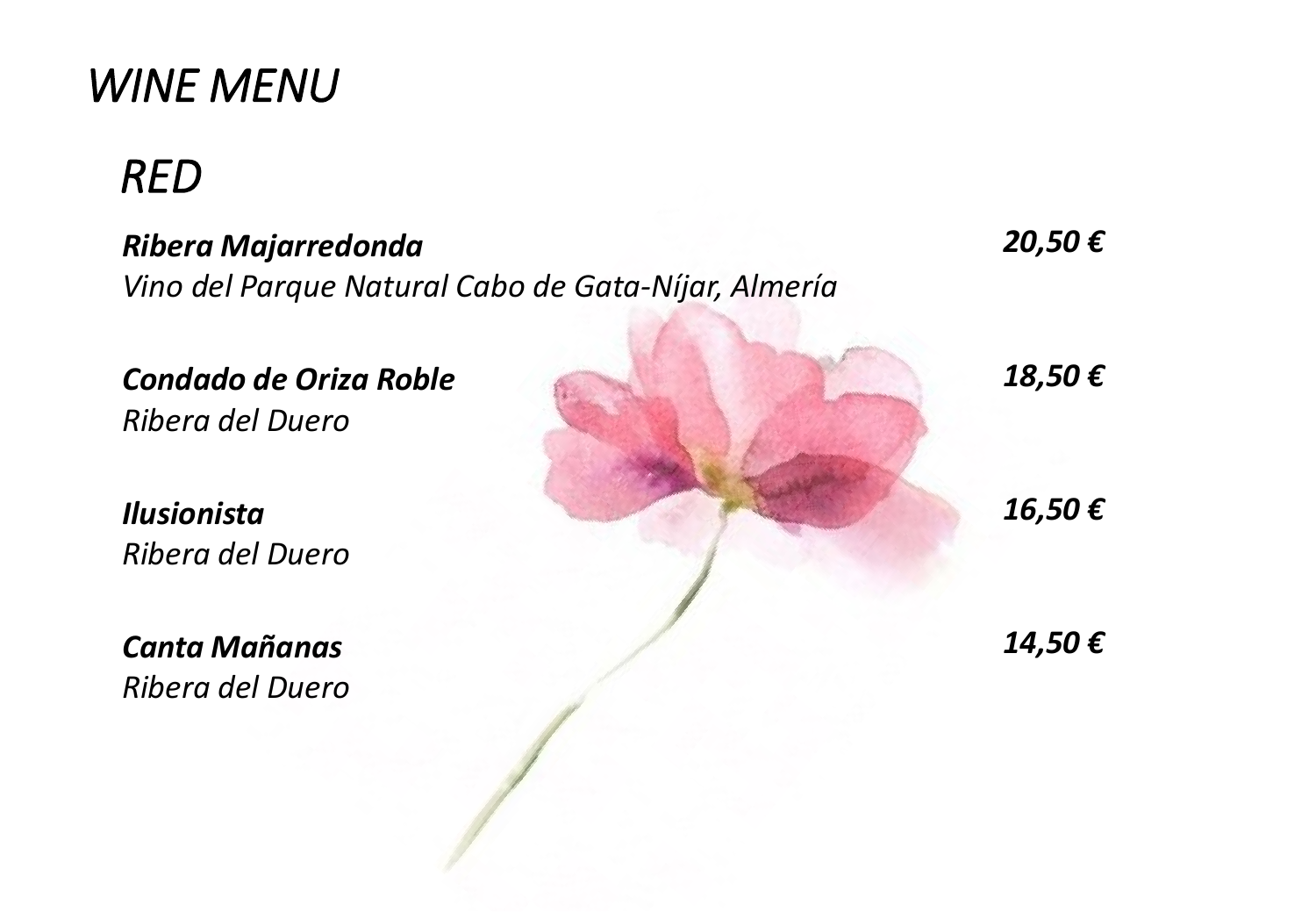### *WINE MENU*

# *WHITE*

*Cristina Calvache Jaén Blanca*

*Pulpo Albariño* 

*Analivia Rueda*

*22,50 € 16,50 € 14,50 €*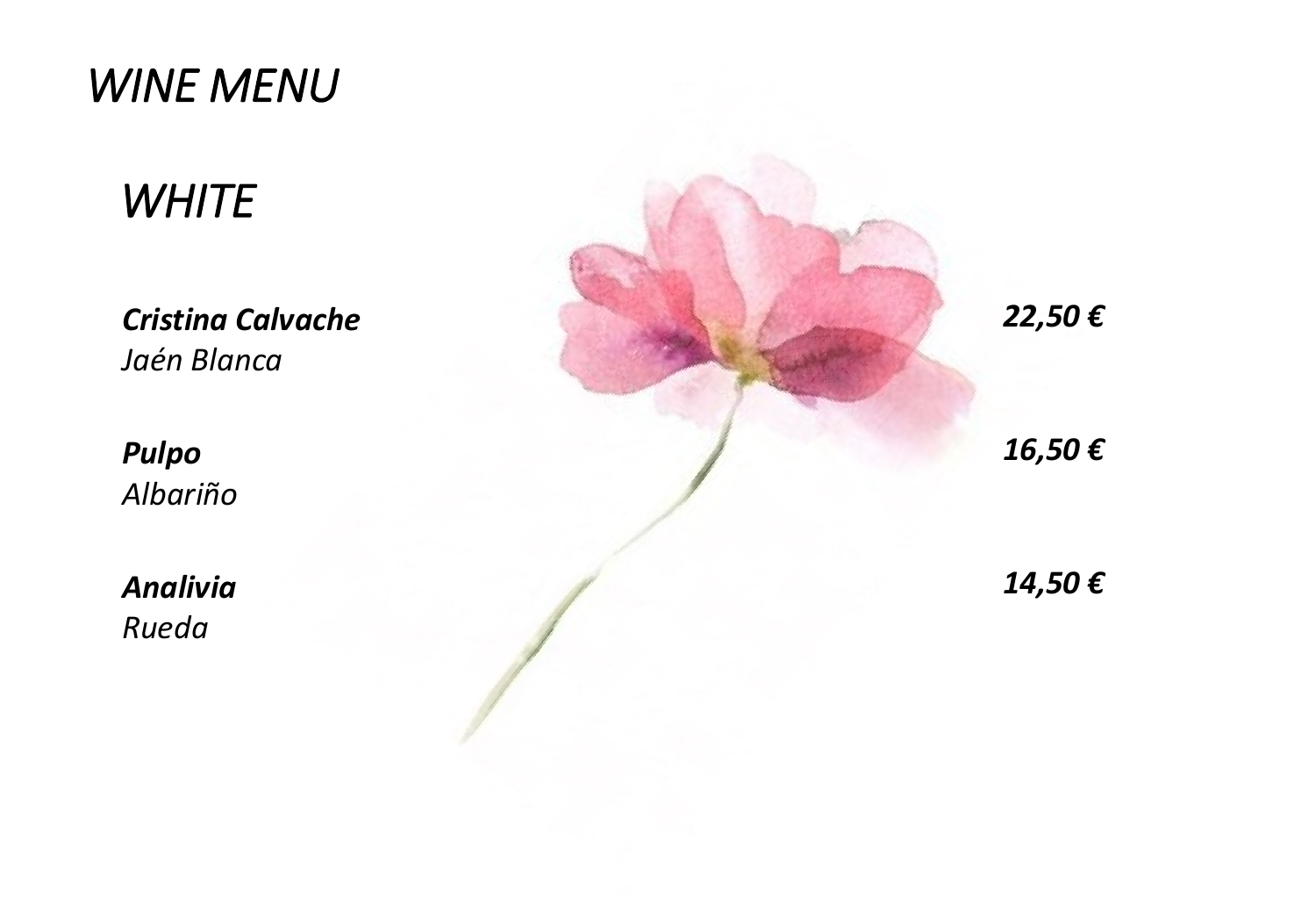### *WINE MENU*

*ROSÉ*

*Analivia Rueda*

*Lambrusco Dell'Emilia*

*Lambrusco Cavicchioli (Tinto) Dell'Emilia*

*14,50 €*

*14,00 €*

*16,00 €*